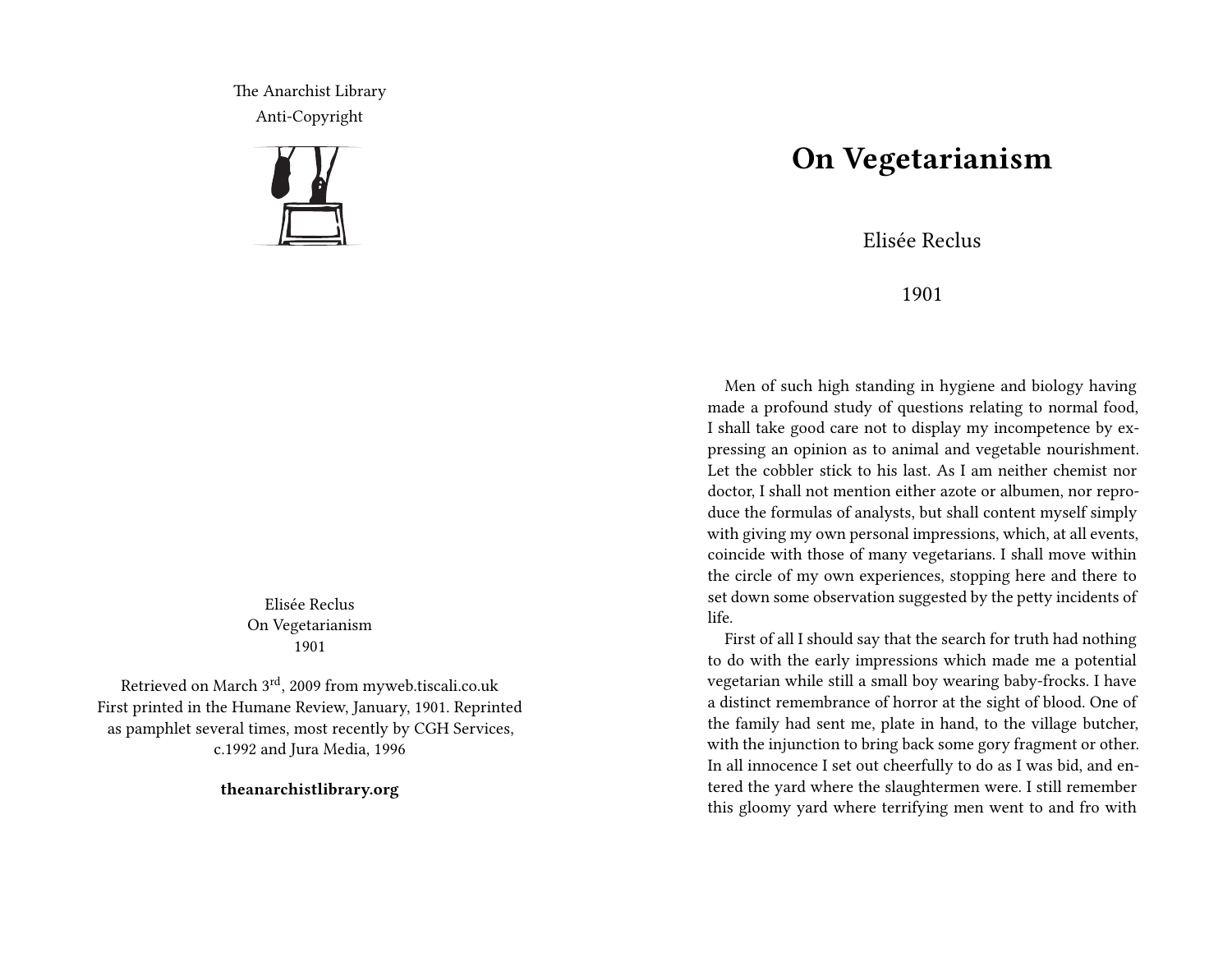great knives, which they wiped on blood-besprinkled smocks. Hanging from a porch an enormous carcase seemed to me to occupy an extraordinary amount of space; from its white flesh a reddish liquid was trickling into the gutters. Trembling and silent I stood in this blood-stained yard incapable of going forward and too much terrified to run away. I do not know what happened to me; it has passed from my memory. I seem to have heard that I fainted, and that the kind-hearted butcher carried roe into his own house; I did not weigh more than one of those lambs he slaughtered every morning.

Other pictures cast their shadows over my childish years, and, like that glimpse of the slaughter-house, mark so many epochs in my life. I can see the sow belonging to some peasants, amateur butchers, and therefore all the more cruel. I remember one of them bleeding the animal slowly, so that the blood fell drop by drop; for, in order to make really good black puddings, it appears essential that the victim should have suffered proportionately. She cried without ceasing, now and then uttering groans and sounds of despair almost human; it seemed like listening to a child.

And in fact the domesticated pig is for a year or so a child of the house; pampered that he may grow fat, and returning a sincere affection for all the care lavished on him, which has but one aim — so many inches of bacon. But when the affection is reciprocated by the good woman who takes care of the pig, fondling him and speaking in terms of endearment to him, is she not considered ridiculous — as if it were absurd, even degrading, to love an animal that loves us?

One of the strongest impressions of my childhood is that of having witnessed one of those rural dramas, the forcible killing of a pig by a party of villagers in revolt against a dear old woman who would not consent to the murder of her fat friend. The village crowd burst into the pigstye and dragged the beast to the slaughter place where all the apparatus for the deed stood waiting, whilst the unhappy dame sank down upon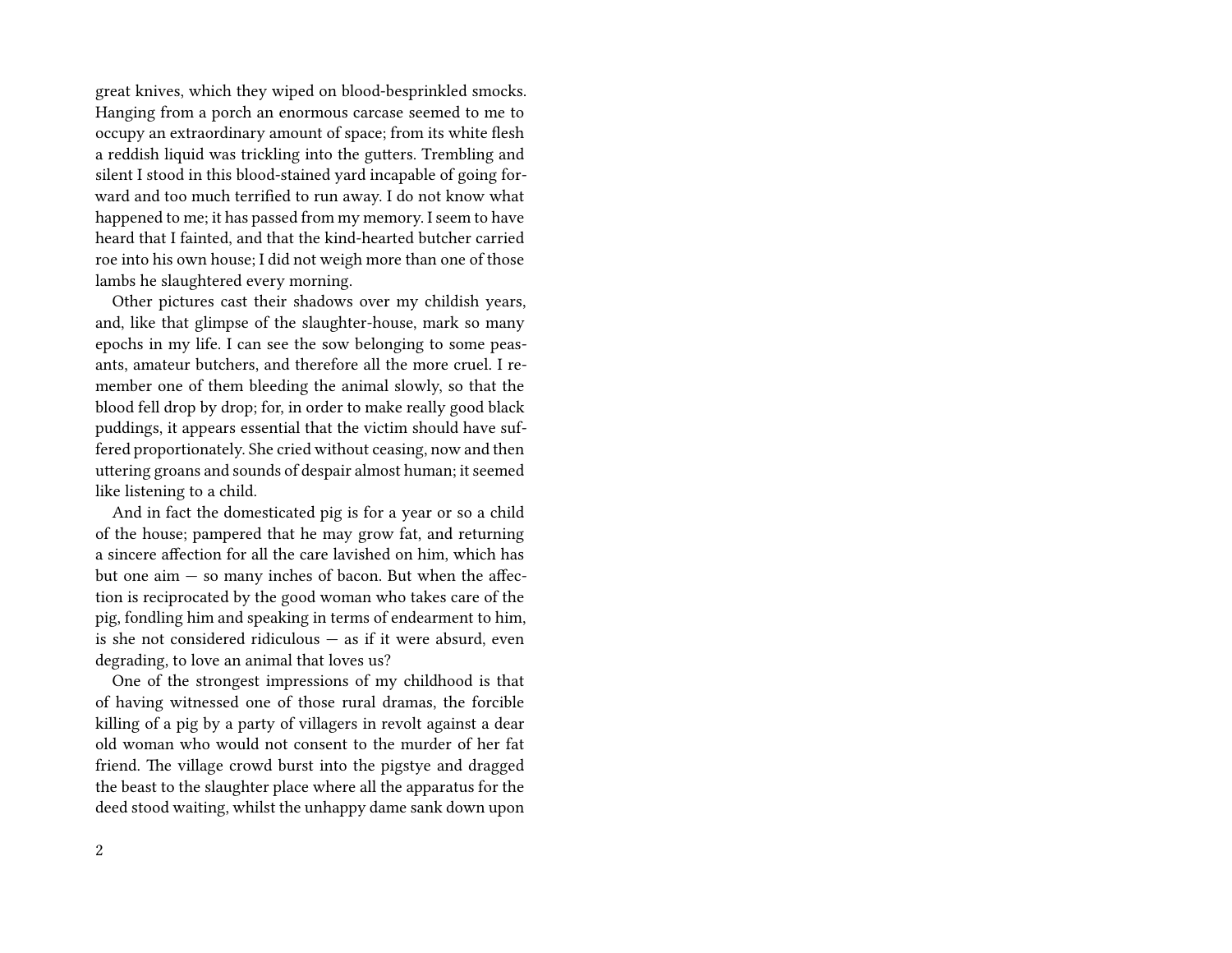provides them, since they are formed at the point of contact between two generations. Do not our men of science who study organic chemistry tell us, too, that the egg of the animal or plant is the best storehouse of every vital element? Omne vivum ex ovo.

a stool weeping quiet tears. I stood beside her and saw those tears without knowing whether I should sympathise with her grief, or think with the crowd that the killing of the pig was just, legitimate, decreed by common sense as well as by destiny.

Each of us, especially those who have lived in a provincial spot, far away from vulgar ordinary towns, where everything is methodically classed and disguised — each of us has seen something of these barbarous acts committed by flesh-eaters against the beasts they eat. There is no need to go into some Porcopolis of North America, or into a saladero of La Plata, to contemplate the horrors of the massacres which constitute the primary condition of our daily food. But these impressions wear off in time; they yield before the baneful influence of daily education, which tends to drive the individual towards mediocrity, and takes out of him anything that goes to the making of an original personality. Parents, teachers, official or friendly, doctors, not to speak of the powerful individual whom we call "everybody," all work together to harden the character of the child with respect to this "four-footed food," which, nevertheless, loves as we do, feels as we do, and, under our influence, progresses or retrogresses as we do.

It is just one of the sorriest results of our flesh-eating habits that the animals sacrificed to man's appetite have been systematically and methodically made hideous, shapeless, and debased in intelligence and moral worth. The name even of the animal into which the boar has been transformed is used as the grossest of insults; the mass of flesh we see wallowing in noisome pools is so loathsome to look at that we agree to avoid all similarity of name between the beast and the dishes we make out of it. What a difference there is between the moufflon's appearance and habits as he skips about upon the mountain rocks, and that of the sheep which has lost all individual initiative and becomes mere debased flesh — so timid that it dares not leave the flock, running headlong into the jaws of the dog that pursues it. A similar degradation has befallen the ox, whom now-a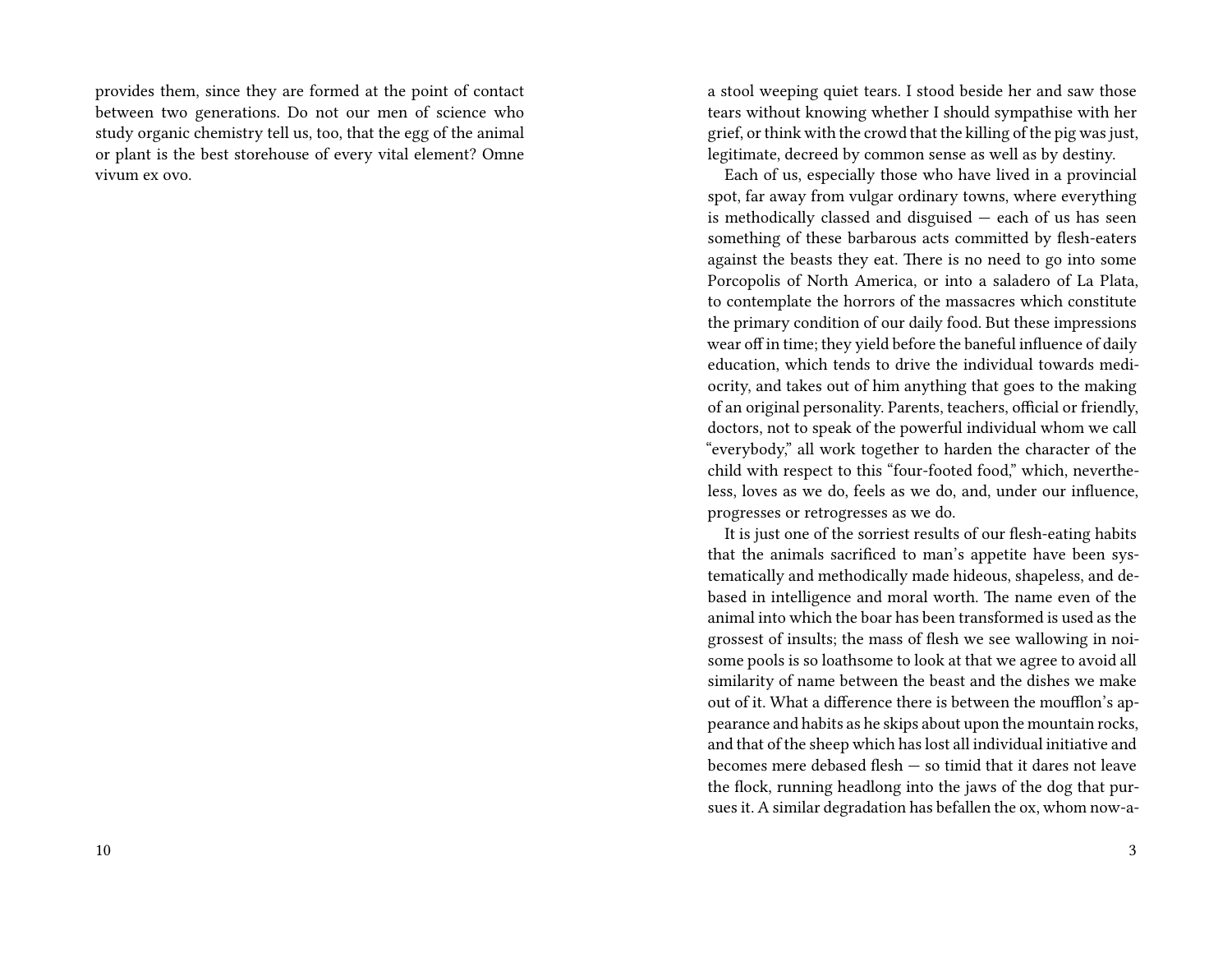days we see moving with difficulty in the pastures, transformed by stock-breeders into an enormous ambulating mass of geometrical forms, as if designed beforehand for the knife of the butcher. And it is to the production of such monstrosities we apply the term "breeding"! This is how man fulfils his mission as educator with respect to his brethren, the animals.

For the matter of that, do we not act in like manner towards all Nature? Turn loose a pack of engineers into a charming valley, in the midst of fields and trees, or on the banks of some beautiful river, and you will soon see what they would do. They would do everything in their power to put their own work in evidence, and to mask Nature under their heaps of broken stones and coal. All of them would be proud, at least, to see their locomotives streaking the sky with a network of dirty yellow or black smoke. Sometimes these engineers even take it upon themselves to improve Nature. Thus, when the Belgian artists protested recently to the Minister of Railroads against his desecration of the most beautiful parts of the Meuse by blowing up the picturesque rocks along its banks, the Minister hastened to assure them that henceforth they should have nothing to complain about, as he would pledge himself to build all the new workshops with Gothic turrets!

In a similar spirit the butchers display before the eyes of the public, even in the most frequented streets, disjointed carcasses, gory lumps of meat, and think to conciliate our æstheticism by boldly decorating the flesh they hang out with garlands of roses!

When reading the papers, one wonders if all the atrocities of the war in China are not a bad dream instead of a lamentable reality. How can it be that men having had the happiness of being caressed by their mother, and taught in school the words "justice" and "kindness," how can it be that these wild beasts with human faces take pleasure in tying Chinese together by their garments and their pigtails before throwing them into a river? How is it that they kill off the wounded, and make the

And since physiologists, or better still, since our own experience tells us that these ugly joints of meat are not a form of nutrition necessary for our existence, we put aside all these hideous foods which our ancestors found agreeable, and the majority of our contemporaries still enjoy. We hope before long that flesh-eaters will at least have the politeness to hide their food. Slaughter houses are relegated to distant suburbs; let the butchers' shops be placed there too, where, like stables, they shall be concealed in obscure corners.

It is on account of the ugliness of it that we also abhor vivisection and all dangerous experiments, except when they are practised by the man of science on his own person. It is the ugliness of the deed which fills us with disgust when we see a naturalist pinning live butterflies into his box, or destroying an ant-hill in order to count the ants. We turn with dislike from the engineer who robs Nature of her beauty by imprisoning a cascade in conduit-pipes, and from the Californian woodsman who cuts down a tree, four thousand years old and three hundred feet high, to show its rings at fairs and exhibitions. Ugliness in persons, in deeds, in life, in surrounding Nature this is our worst foe. Let us become beautiful ourselves, and let our life be beautiful!

What then are the foods which seem to correspond better with our ideal of beauty both in their nature and in their needful methods of preparation? They are precisely those which from all time have been appreciated by men of simple life; the foods which can do best without the lying artifices of the kitchen. They are eggs, grains, fruits; that is to say, the products of animal and vegetable life which represent in their organisms both the temporary arrest of vitality and the concentration of the elements necessary to the formation of new lives. The egg of the animal, the seed of the plant, the fruits of the tree, are the end of an organism which is no more, and the beginning of an organism which does not yet exist. Man gets them for his food without killing the being that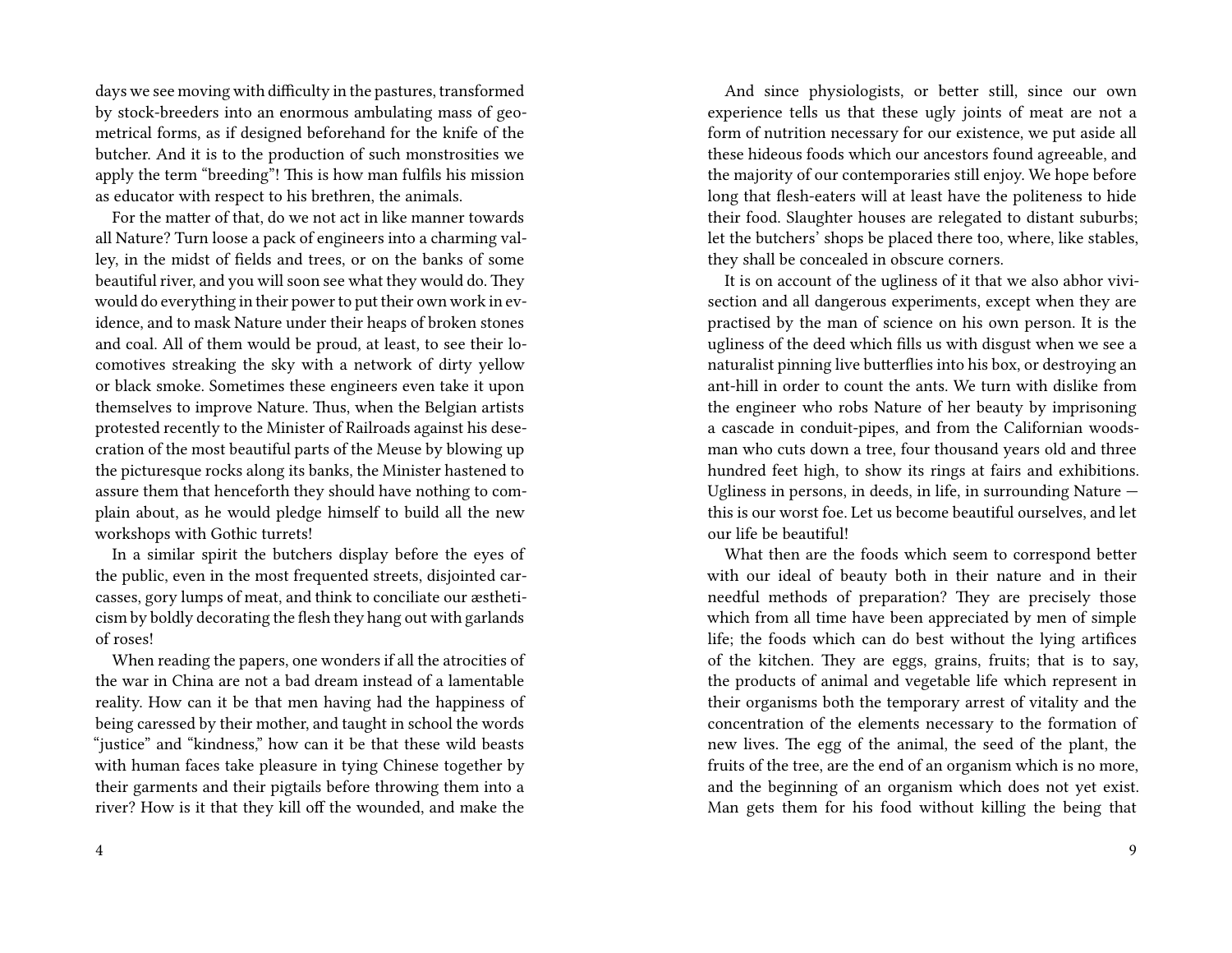principle; it must be suited to the ordinary conditions of life. It is clear that we have no intention of subordinating all our practices and actions, of every hour and every minute, to a respect for the life of the infinitely little; we shall not let ourselves die of hunger and thirst, like some Buddhist, when the microscope has shown us a drop of water swarming with animalculæ. We shall not hesitate now and then to cut ourselves a stick in the forest, or to pick a flower in a garden; we shall even go so far as to take a lettuce, or cut cabbages and asparagus for our food, although we fully recognise the life in the plant as well as in animals. But it is not for us to found a new religion, and to hamper ourselves with a sectarian dogma; it is a question of making our existence as beautiful as possible, and in harmony, so far as in us lies, with the æsthetic conditions of our surroundings.

Just as our ancestors, becoming disgusted with eating their fellow-creatures, one fine day left off serving them up to their tables; just as now, among flesh-eaters, there are many who refuse to eat the flesh of man's noble companion, the horse, or of our fireside pets, the dog and cat — so is it distasteful to us to drink the blood and chew the muscle of the ox, whose labour helps to grow our corn. We no longer want to hear the bleating of sheep, the bellowing of bullocks, the groans and piercing shrieks of the pigs, as they are led to the slaughter. We aspire to the time when we shall not have to walk swiftly to shorten that hideous minute of passing the haunts of butchery with their rivulets of blood and rows of sharp hooks, whereon carcasses are hung up by blood-stained men, armed with horrible knives. We want some day to live in a city where we shall no longer see butchers' shops full of dead bodies side by side with drapers' or jewellers', and facing a druggist's, or hard by a window filled with choice fruits, or with beautiful books, engravings or statuettes, and works of art. We want an environment pleasant to the eye and in harmony with beauty.

prisoners dig their own graves before shooting them? And who are these frightful assassins? They are men like ourselves, who study and read as we do, who have brothers, friends, a wife or a sweetheart; sooner or later we run the chance of meeting them, of taking them by the hand without seeing any traces of blood there.

But is there not some direct relation of cause and effect between the food of these executioners, who call themselves "agents of civilisation," and their ferocious deeds? They, too, are in the habit of praising the bleeding flesh as a generator of health, strength, and intelligence. They, too, enter without repugnance the slaughter house, where the pavement is red and slippery, and where one breathes the sickly sweet odour of blood. Is there then so much difference between the dead body of a bullock and that of a man? The dissevered limbs, the entrails mingling one with the other, are very much alike : the slaughter of the first makes easy the murder of the second, especially when a leader's order rings out, or from afar comes the word of the crowned master, "Be pitiless."

A French proverb says that "every bad case can be defended." This saying had a certain amount of truth in it so long as the soldiers of each nation committed their barbarities separately, for the atrocities attributed to them could afterwards be put down to jealousy and national hatred. But in China, now, the Russians, French, English, and Germans have not the modesty to attempt to screen each other. Eyewitnesses, and even the authors themselves, have sent us information in every language, some cynically, and others with reserve. The truth is no longer denied, but a new morality has been created to explain it. This morality says there are two laws for mankind, one applies to the yellow races and the other is the privilege of the white. To assassinate or torture the first named is, it seems, henceforth permissible, whilst it is wrong to do so to the second.

Is not our morality, as applied to animals, equally elastic? Harking on dogs to tear a fox to pieces teaches a gentleman